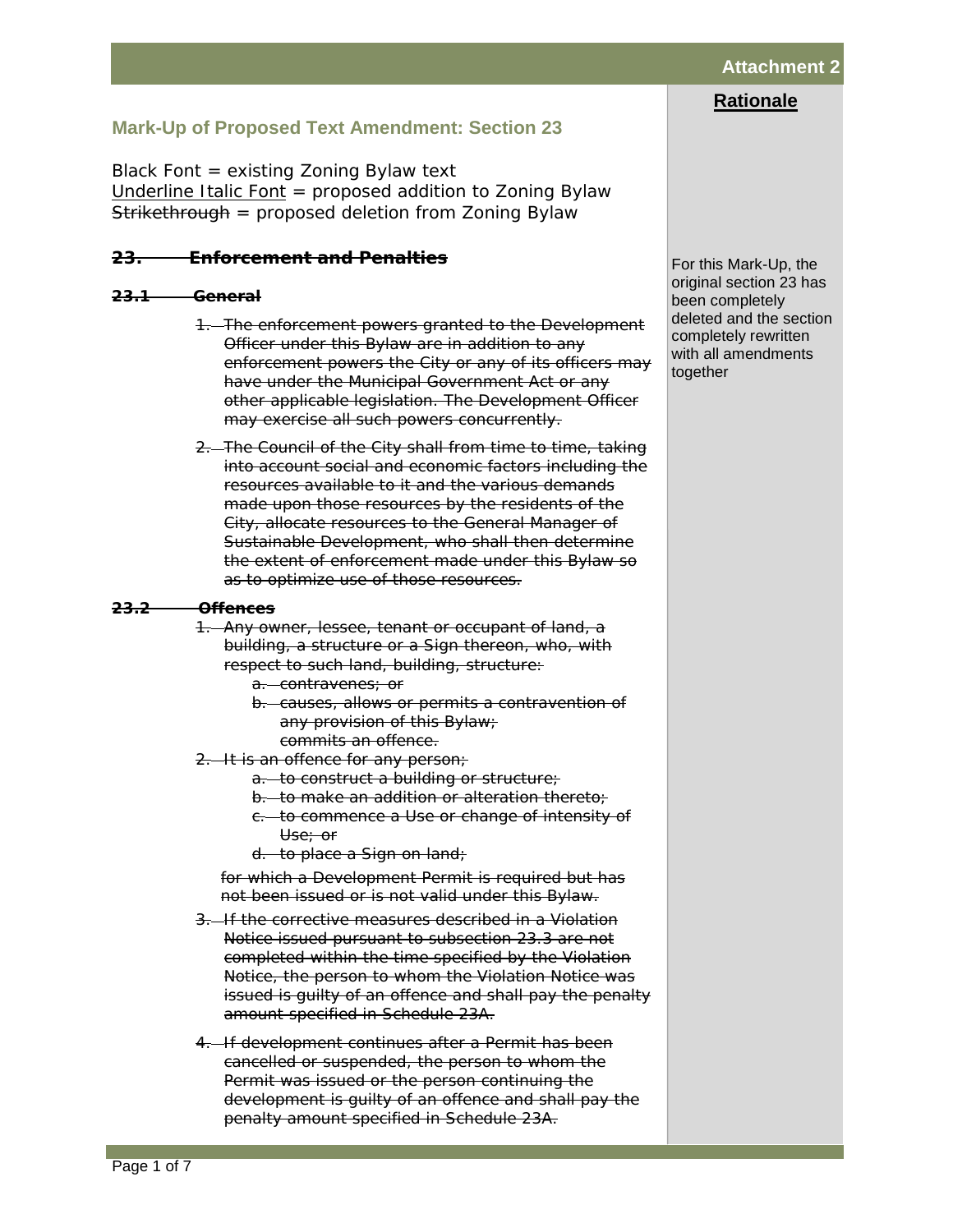- 5. It is an offence to display a Temporary Sign without a valid Development Permit. It is an offence for a Temporary Sign to not have the Sign ownership displayed in a visible location on the Sign. It is an offence to deface, obscure or otherwise render the ownership identification illegible.
- 6. It is an offence to display a Temporary Sign without a development permit approval tag issued by the City of Edmonton.
- 7. It is an offence to have a Sign in an abandoned state.
- 8. It is an offence to commence any construction which requires a Development Permit in a residential, agricultural, institutional, commercial or industrial Zone without a valid Development Permit.

## **23.3 Enforcement**

- 1. Once the City has found a violation of this Bylaw, the City may notify either the owner of the land, the building or the structure, the person in possession of the land, building or structure, the person responsible for the violation or any or all of them, of the contravention of this Bylaw, by
	- a. delivering a Violation Notice delivered either in person or by ordinary mail:
		- i. to the owner of the land, building or structure, at the address listed on the tax roll for the land in question; or
			- ii.to the owner of the Sign, at a location where the owner carries on business; or
	- b. in the case of Temporary Signs, verbal notification, to the Sign owner or by delivering a Violation Notice in person to the Sign owner or by ordinary mail or by facsimile to an address where the Sign owner carries on business.
- 2. Such notice shall state the following:
	- a. nature of the violation of this Bylaw;
	- b. corrective measures required to comply with this Bylaw; and
	- c. time within which such corrective measures must be performed.
- 3. The appearance of the name of an individual, organization, corporation or ownership on a Sign is prima facie proof that the individual, organization, corporation or owner named thereon caused, suffered or permitted the Sign to be placed on land, and is responsible for any contravention of the provisions of this Bylaw.
- 4. The City is not required to issue a Violation Notice before commencing any other enforcement action under the Municipal Government Act, or this Bylaw, or at all.

#### **23.4 Order and Right of Entry**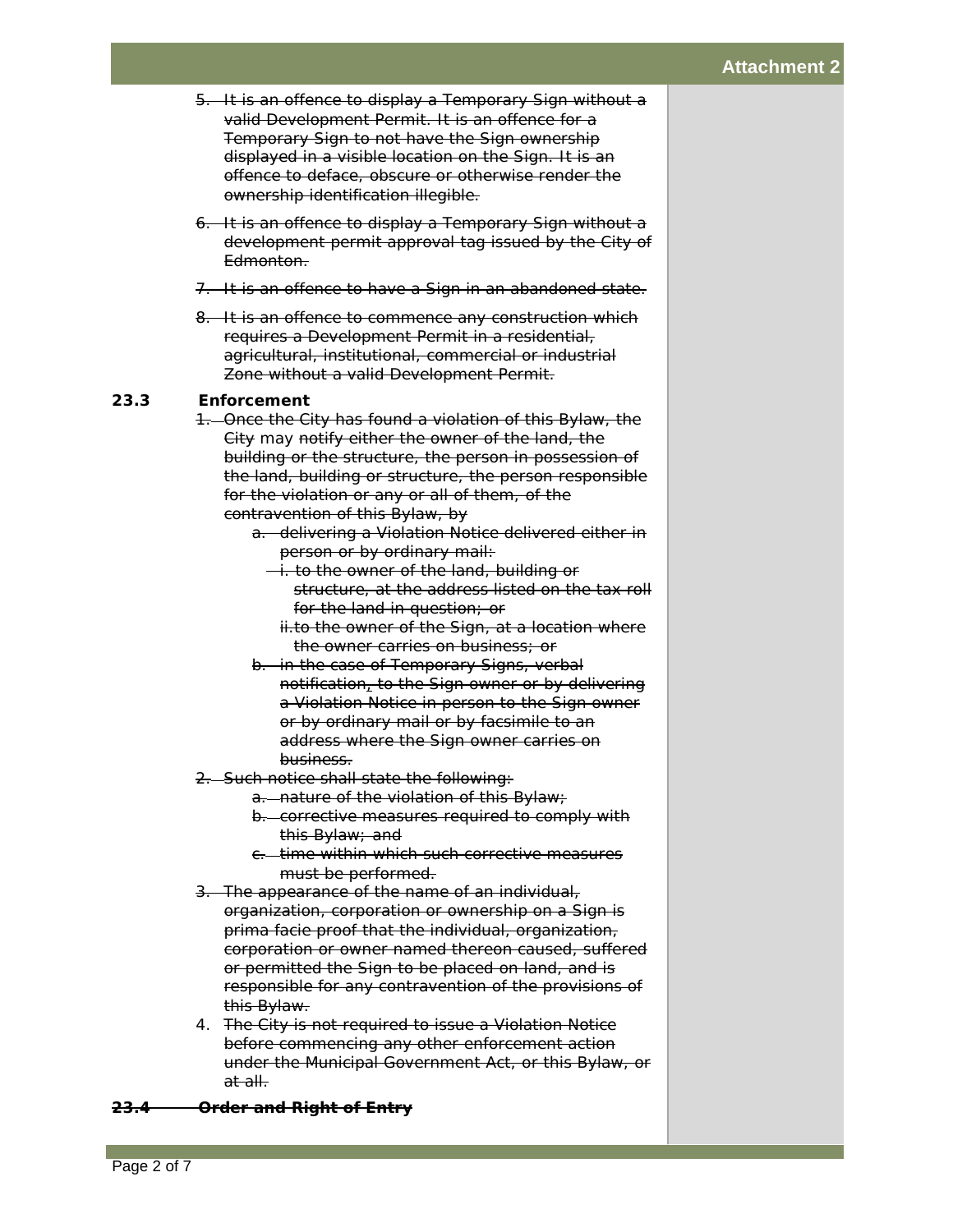1. Pursuant to the Municipal Government Act, the Development Officer may issue, to any or all of the following:

- a. the person in possession of the land, building or structure; and
- b. the person responsible for the contravention, an order under the Act.
- 2. Where a person fails or refuses to comply with the Order, the City may take such action as is necessary to carry out the order.
- 3. The costs and expenses incurred in carrying out an Order shall be placed on the tax roll. The amount so placed shall be deemed for all purposes to be a tax imposed pursuant to the Municipal Government Act, from the date it was added to the tax roll and forms a special lien against the parcel of land in favour of the municipality from the date it was added to the tax roll.
- 4. After notice to the owner or occupant in accordance to the Municipal Government Act, a Development Officer, or Bylaw Enforcement Officer, may enter a property to conduct any inspection to determine compliance with this Bylaw.
- 5. A person shall not prevent or obstruct a Development Officer, or Bylaw Enforcement Officer, from carrying out any official duty under this Bylaw or the Act.

## *23. Enforcement and Penalties*

## *23.1 General*

- *1. The enforcement powers granted to the Development Officer under this Bylaw are in addition to any enforcement powers the City or any of its officers may have under the Municipal Government Act or any other applicable legislation. The Development Officer may exercise all such powers concurrently.*
- *2. The Council of the City shall from time to time, taking into account social and economic factors including the resources available to it and the various demands made upon those resources by the residents of the City, allocate resources to the General Manager of Sustainable Development, who shall then determine the extent of enforcement made under this Bylaw so as to optimize use of those resources.*

## *23.2 Offences*

- *1. Any owner, lessee, tenant or occupant of land, a building, a structure or a Sign thereon, who, with respect to such land, building, structure:*
	- *b. contravenes; or*
	- *c. causes, allows or permits a contravention of any provision of this Bylaw;*

*commits an offence.*

### Start of the proposed new section 23.

No change

No change

No change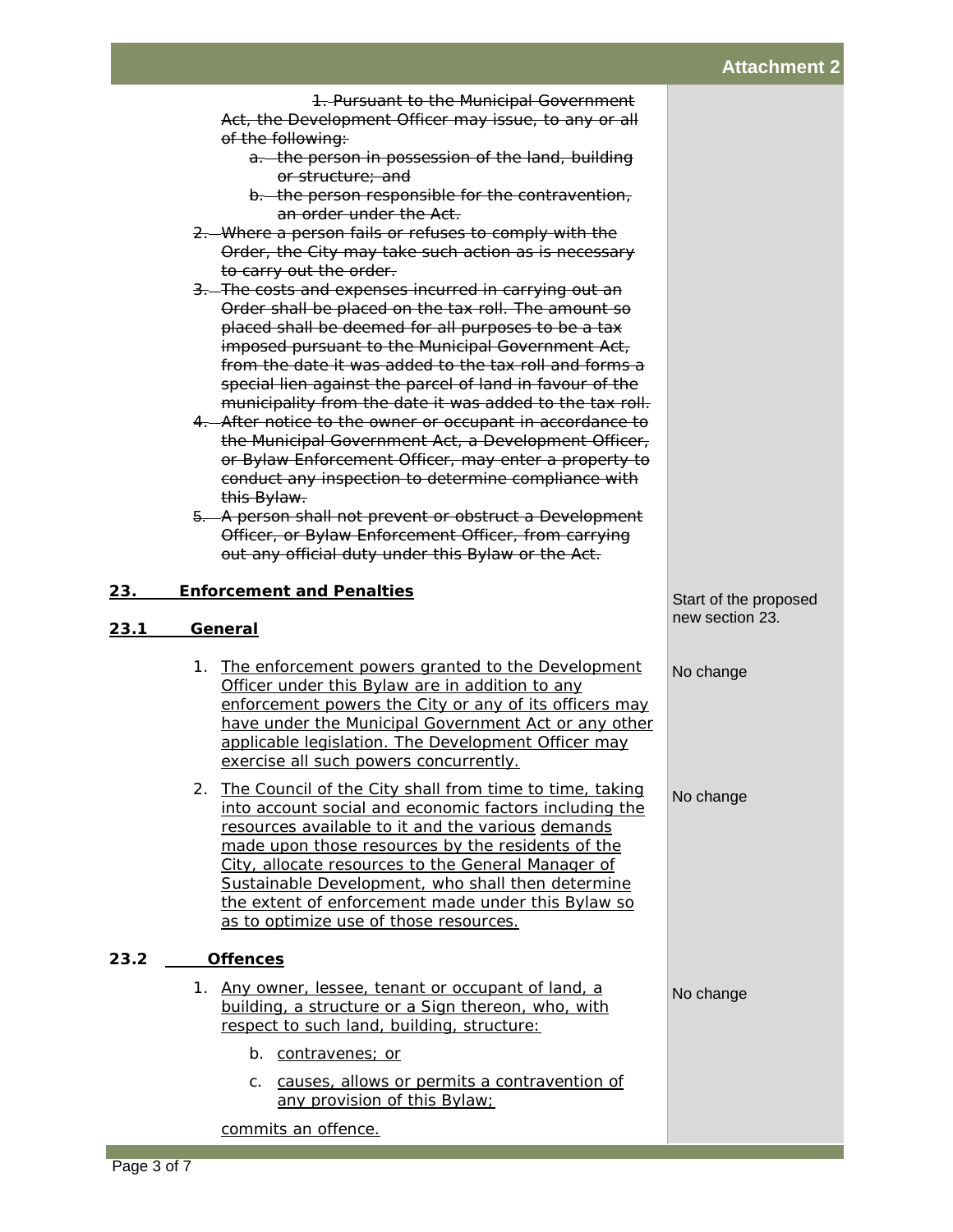- *2. It is an offence for any person:*
	- *a. to construct a building or structure;*
	- *b. to make an addition or alteration thereto;*
	- *d. to commence a Use or change of intensity of Use; or*
	- *d. to place a Sign on land;*

*for which a Development Permit is required but has not been approved or is not valid under this Bylaw.*

- *3. It is an offence for any person to undertake development in contravention of an approved Development Permit, including any conditions of approval.*
- *4. It is an offence for any person not to take the corrective measures specified in a Violation Notice issued pursuant to subsection 23.3.*
- *5. It is an offence for any person to continue to develop after a Development Permit has been cancelled or suspended.*
- *6. Notwithstanding section 23.2(1), it is an offence to undertake development of a single Storey Accessory Building without a valid and approved Development Permit when a Development Permit is required.*
- *7. Notwithstanding section 23.2(1), it is an offence to construct a fence, wall or gate exceeding the maximum Height prescribed in this Bylaw without a valid and approved Development Permit when a Development Permit is required.*
- *8. Notwithstanding section 23.2(1), it is an offence to construct a Platform Structure without a valid and approved Development Permit when a Development Permit is required.*
- *9. Notwithstanding section 23.2(1), it is an offence to keep an object in a residential zone that is prohibited or restricted under Section 45 of this Bylaw without a valid and approved Development Permit, when a Development Permit is required.*
- *10. Notwithstanding section 23.2(1), it is an offence to hardsurface an area within a Front Yard or a flanking Side Yard in a way that contravenes subsection 54.1(4) or subsection 54.1(5) of this Bylaw without a valid and approved Development Permit, when a Development Permit is required.*
- 11. It is an offence not to display a development permit

The language of subsection 23.2(3) has been simplified

The language of subsection 23.2(4) has been simplified

The language of subsection 23.2(5) has been simplified

Subsections 23.2(6) to 23.2(10) are new specific offences, dealing with offences that are typically related to residential developments – they include sheds, fences, decks, hardsurfacing in ways that are prohibited, and objects that are prohibited or restricted in residential zones

Section 23.2(11) is a new offence that works with the new section 20.2 requirement to display a development permit notification sign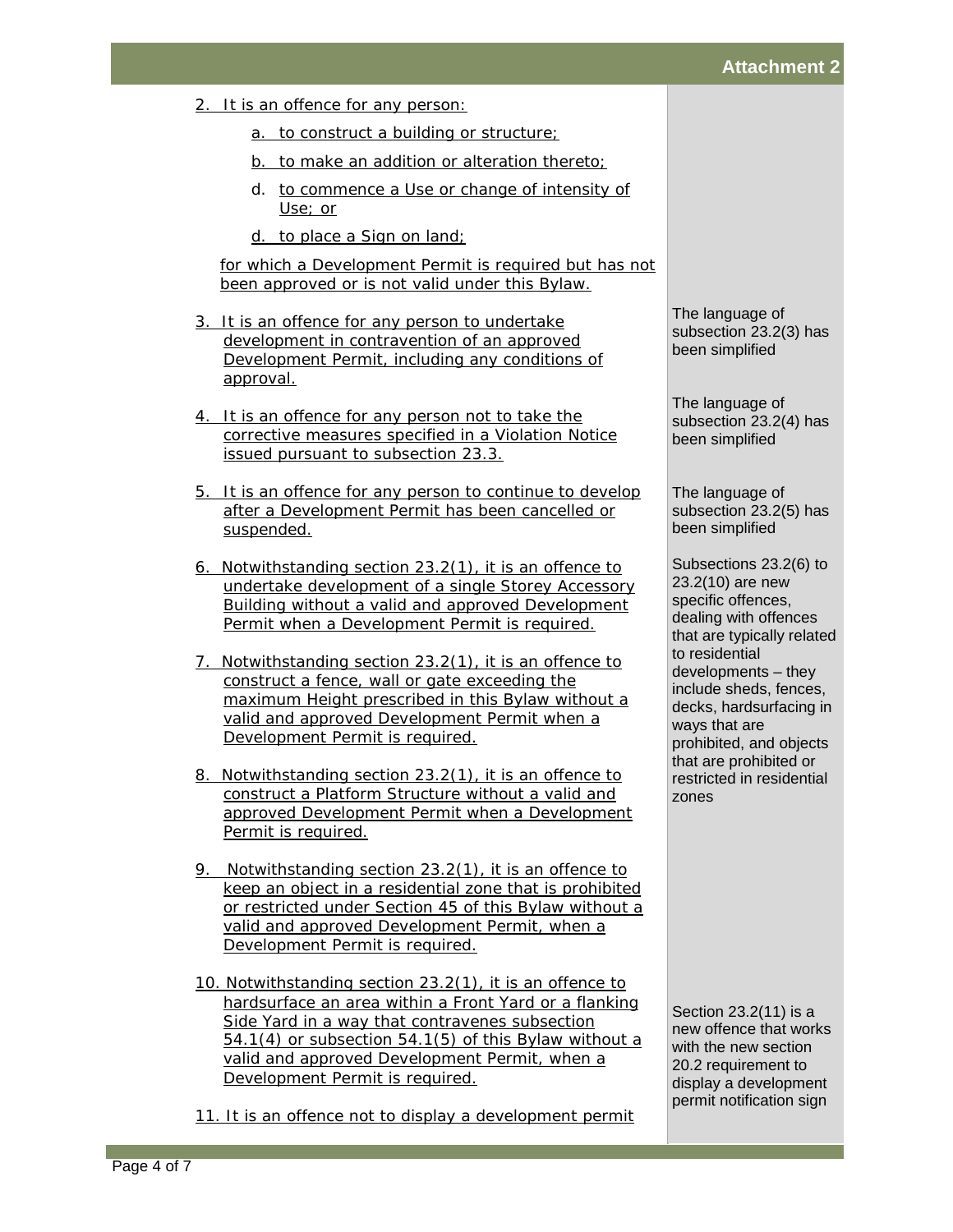*notification sign when a development permit notification sign is required, whether or not listed as a Development Permit condition.*

- *12. Notwithstanding section 23.2(1), it is an offence to display a Temporary Sign without a valid and approved Development Permit, when a Development Permit is required.*
- *13. It is an offence not to display the Sign ownership in a visible location on a Temporary Sign. It is an offence to deface, obscure or otherwise render the ownership identification illegible.*
- *14. It is an offence to display a Temporary Sign without a development permit approval tag issued by the City of Edmonton.*
- *15. It is an offence to have a Sign in an abandoned state.*

# *23.3 Enforcement*

- *1. When the City reasonably believes that an offence has been committed or is occurring, the Development Officer may notify either the owner of the land, the building or the structure, the person in possession of the land, building or structure, the person responsible for the violation, including the applicant for the Development Permit, or any or all of them, of the contravention of this Bylaw, by* 
	- *a. delivering a Violation Notice delivered either in person, by facsimile or by ordinary mail:*
		- *i. to the owner of the land, building or structure, or the person in possession of the land, building or structure, at the address listed on the tax roll for the land in question; or*
		- *ii. to the applicant for the Development Permit, at the applicant's address as listed on the Development Permit application; or iii. to the owner of the Sign, at a location where the owner carries on business; or*
	- *b. notwithstanding the preceding subsection, for Temporary Sign offences, the Violation Notice shall be deemed to be delivered upon the Development Officer providing verbal notification of the offence and the Violation Notice to the owner of the Temporary Sign.*
- *2. The Violation Notice shall state the following:*
	- *a. the nature of the offence;*
	- *b. the corrective measures required to remedy the*

Subsections 23.2(12) to 23.2(15) are offences related to Temporary **Signs** 

23.3(1) now allows for enforcement to be initiated when the City "reasonably believes" an offence has been committed, changed from "has found a violation"

23.3(1) now allows for enforcement actions to be taken against the "person in possession of the land"

 $23.3(1)(a)(ii)$  adds that a Violation Notice can be served on an applicant for a Development Permit

No change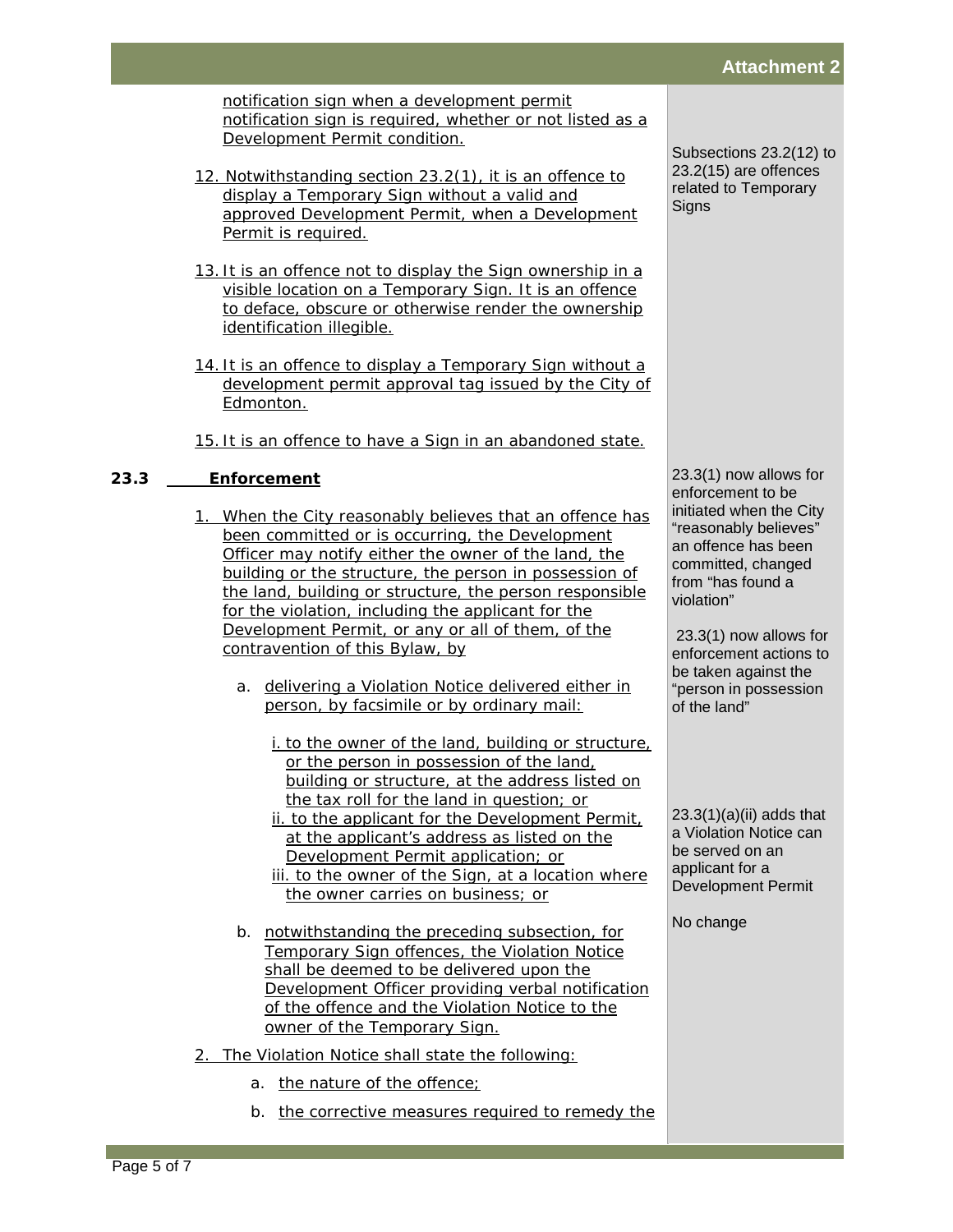*offence and comply with this Bylaw;*

- *c. the time within which such corrective measures must be performed; and*
- *d. any penalty for not complying with the Violation Notice, if the corrective measures are not completed within the time specified.*
- *3. The appearance of the name of any person, organization, corporation or other ownership on a Sign is prima facie proof that the person, organization, corporation or owner named thereon caused or permitted the Sign to be placed on land, and the person, organization, corporation or owner is responsible for any contravention of the provisions of this Bylaw and the offence.*
- *4. The City is not required to issue a Violation Notice before commencing any other enforcement action under the Municipal Government Act, or this Bylaw, or at all.*

## *23.4 Penalties*

- *1. A person who is guilty of an offence shall pay the applicable penalty amount specified in Section 23A.*
- *2. Where there is a minimum penalty listed for an offence in Section 23A, that amount is the minimum penalty for that offence.*
- *3. A subsequent offence means an offence committed by a person after that person has already been convicted of the same offence or has voluntarily paid a fine for the same offence.*

## *23.5 Order and Right of Entry*

- *1. Pursuant to the Municipal Government Act, the Development Officer may issue, to any or all of the following:*
	- *a. the person in possession of the land, building or structure; and*
	- *b. the person responsible for the contravention,*

*an order under the Act.*

- *2. Where a person fails or refuses to comply with the Order, the City may take such action as is necessary to carry out the order.*
- *3. The costs and expenses incurred in carrying out an Order shall be placed on the tax roll. The amount so placed shall be deemed for all purposes to be a tax imposed pursuant to the Municipal Government Act, from the date it was added to the tax roll and forms*

23.3(2)(d) creates the penalty associated with failure to comply with a Violation Notice

The word "suffered" has been removed from 23.3(3) as the offence is sufficiently described by "caused or permitted…"

23.4 Penalties is a new subsection that contemplates penalties for first and subsequent offences, which are now listed in the amended section 23A

No change